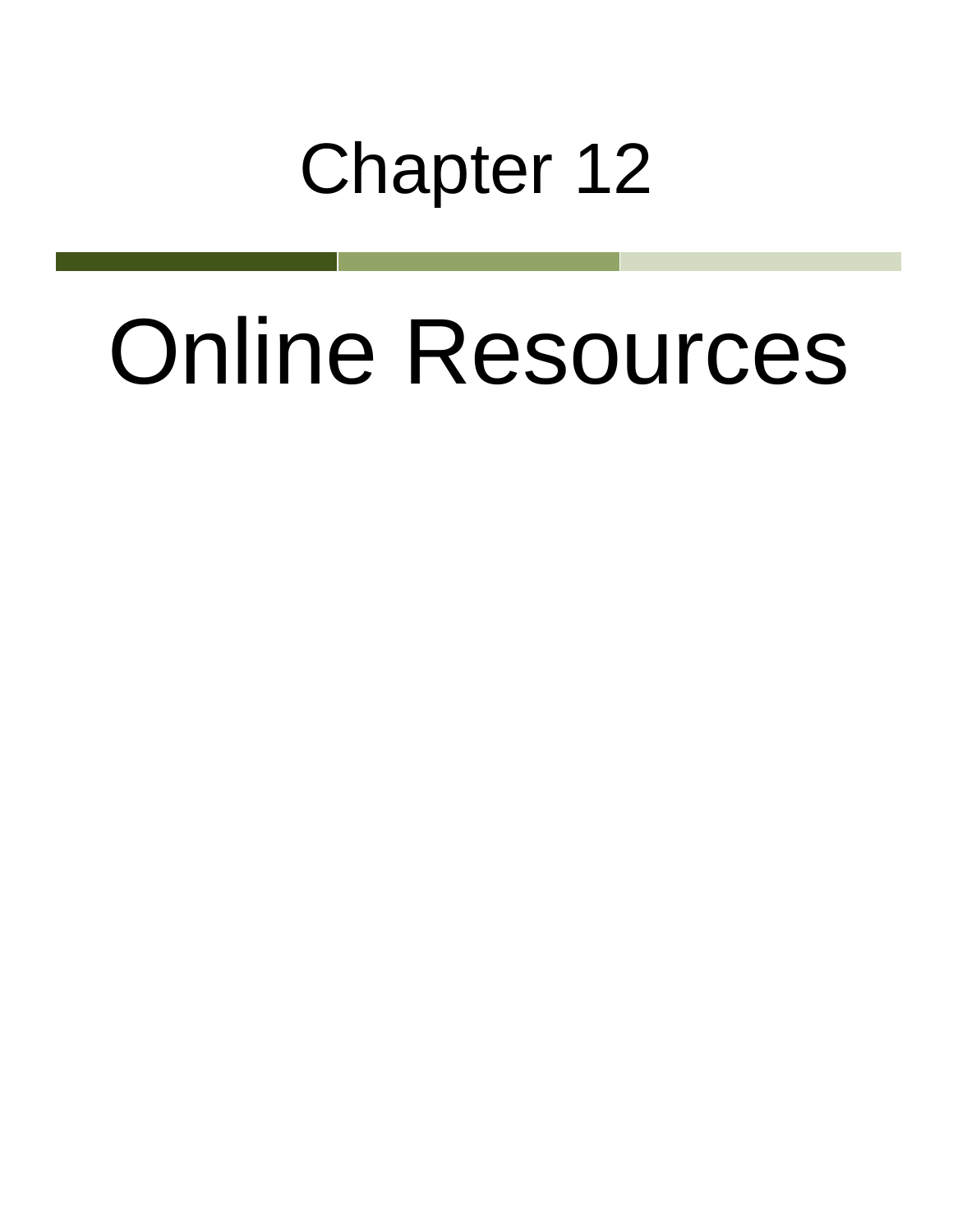### **Waste Characterization & Product Substitution Online Resources**

#### **1. D, F, K, P, U, and state hazardous waste numbers and descriptions**

[www.michigan.gov/deqwaste,](http://www.michigan.gov/deqwaste) select tab on the left that says "Hazardous Waste and Liquid Industrial Waste," select box in the center that says "Hazardous Waste and Liquid Industrial Waste Management," scroll down to the bottom of the page and select "Laws and Rules," then select the link for ["administrative rules"](http://www.michigan.gov/documents/deq/deq-whm-hwp-Part111Rules_248146_7.pdf) to Part 111. Search for relevant tables:

- D hazardous waste codes Search Part 111 rules for Table 201a
- S hazardous waste codes (state acutely toxic) Search Part 111 rules for Table 202
- F hazardous waste codes Search Part 111 rules for Table 203a
- K hazardous waste codes Search Part 111 rules for Table 204a
- P hazardous waste codes Search Part 111 rules for Table 205a
- U hazardous waste codes Search Part 111 rules for Table 205b
- U hazardous waste codes (state only) Search Part 111 rules for Table 205c
- **2. EPA Office of Solid Waste Training on RCRA Subtitle C Exclusions (EPA530-K-02-022I)** [www.epa.gov/osw/inforesources/pubs/training/excl.txt](http://www.epa.gov/osw/inforesources/pubs/training/excl.txt)
- **3. EPA Waste Frequent Questions Search** [http://waste.supportportal.com](http://waste.supportportal.com/)
- **4. RCRA Online Compendium of EPA interpretive memos and letters**  [www.epa.gov/wastes/inforesources/online/](http://www.epa.gov/wastes/inforesources/online/)
- **5. EPA Guidance Manual on the RCRA Regulations of Recycled Hazardous Waste, March 1986 (PB86- 208584)**

[www.epa.gov/wastes/hazard/recycling/recycling-guide/rec-guide.pdf](http://www.epa.gov/wastes/hazard/recycling/recycling-guide/rec-guide.pdf)

- **6. Identification and Listing of Hazardous Waste 40 CFR §261.4(b): Exclusions: Solid Wastes which are Not Hazardous Wastes A User-Friendly Reference Document, October 2009** [www.epa.gov/wastes/hazard/wastetypes/wasteid/pdfs/rcra2614b-ref.pdf](http://www.epa.gov/wastes/hazard/wastetypes/wasteid/pdfs/rcra2614b-ref.pdf)
- **7. Hazardous Waste Listings A User-Friendly Reference Document, DRAFT March 2008** [www.epa.gov/wastes/hazard/wastetypes/pdfs/listing-ref.pdf](http://www.epa.gov/wastes/hazard/wastetypes/pdfs/listing-ref.pdf)
- **8. Hazardous Waste Characteristics A User-Friendly Reference Document, October 2009** [www.epa.gov/wastes/hazard/wastetypes/wasteid/char/hw-char.pdf](http://www.epa.gov/wastes/hazard/wastetypes/wasteid/char/hw-char.pdf)
- **9. RCRA Definition of Solid Waste Compendium Volume K: Commercial Chemical Products, August 2011 Version 2.2** [www.epa.gov/osw/hazard/dsw/compendium/k-ccp.pdf](http://www.epa.gov/osw/hazard/dsw/compendium/k-ccp.pdf)
- **10. Fed Sys search access for locating federal register, code of federal regulations and federal statutes** [www.gpo.gov/fdsys/](http://www.gpo.gov/fdsys/)
- **11. SW-846 (TCLP, Paint Filter, and other test methods** [www.epa.gov/wastes/hazard/testmethods/sw846/](http://www.epa.gov/wastes/hazard/testmethods/sw846/)
- **12. DEQ Sampling Strategies and Statistics Training Materials for Part 201 Cleanup Criteria** [www.michigan.gov/documents/deq/deq-erd-stats-s3tm\\_250015\\_7.pdf](http://www.michigan.gov/documents/deq/deq-erd-stats-s3tm_250015_7.pdf)

#### **13. DEQ Liquid Industrial Waste Stakeholder Workgroup Web Page**

[www.michigan.go](http://www.michigan.gov/deqwaste)v/deqwaste, select tab on the left that says "Hazardous Waste and Liquid Industrial Waste," select box in the center that says "Hazardous Waste and Liquid Industrial Waste Management," and select "Liquid Industrial Waste Stakeholder Workgroup"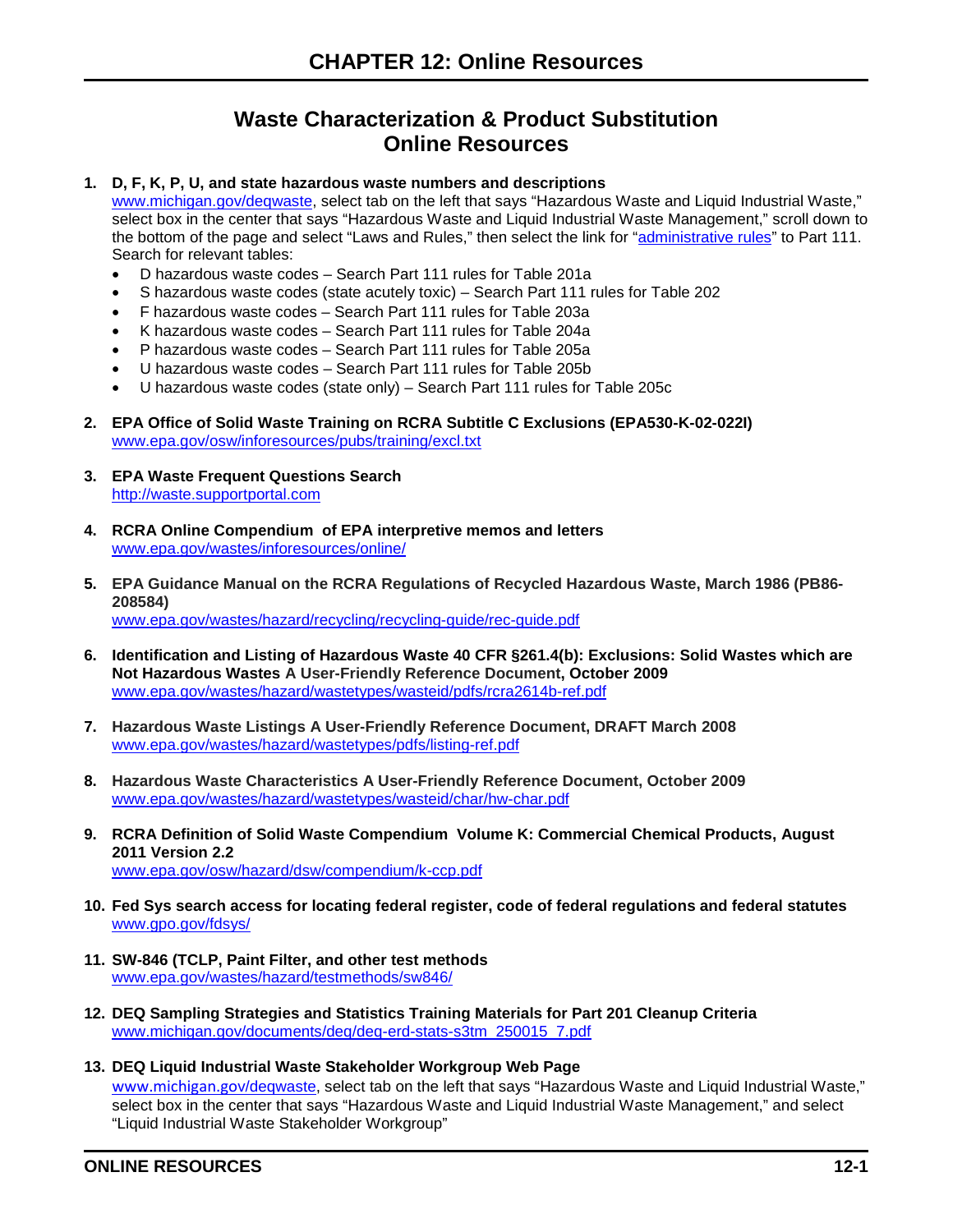- **14. EPA Guidance and summary of information regarding the RCRA Used Oil Rebuttable Presumption, March 2005, EPA Publication Number 905-R03-005** [www.epa.gov/epawaste/conserve/materials/usedoil/oil-rebut.pdf](http://www.epa.gov/epawaste/conserve/materials/usedoil/oil-rebut.pdf)
- **15. EPA Land Disposal Restrictions: Summary of Requirements, Revised August 2001, EPA 530-R-01-007** [www.epa.gov/epawaste/hazard/tsd/ldr/ldr-sum.pdf](http://www.epa.gov/epawaste/hazard/tsd/ldr/ldr-sum.pdf)
- **16. EPA Introduction to Land Disposal Restrictions Training Module, September 2005, EPA 530-K-05-013** [www.epa.gov/epawaste/inforesources/pubs/training/ldr05.pdf](http://www.epa.gov/epawaste/inforesources/pubs/training/ldr05.pdf)
- **17. DEQ Exemptions and Guidance** [www.michigan.gov/deqwaste,](http://www.michigan.gov/deqwaste) select tab on the left that says "Solid Waste" and select the "Exemptions and [Guidance"](http://www.michigan.gov/deq/0,4561,7-135-3312_4123-14201--,00.html) link under the "Information Heading"
- **18. DEQ Beneficial Use Web page** [www.michgian.gov/deqwaste,](http://www.michgian.gov/deqwaste) select tab on the left that says "Solid Waste" and select the "NEW [Beneficial](http://www.michigan.gov/deq/0,4561,7-135-3312_4123-336759--,00.html)  [Use Provisions"](http://www.michigan.gov/deq/0,4561,7-135-3312_4123-336759--,00.html) link
- **19. European Union Product Substitution Case Study Database** [www.subsport.eu](http://www.subsport.eu/)
- **20. Massachusetts Toxics Use Reduction Institute Cleaner Solutions Database** [www.cleanersolutions.org](http://www.cleanersolutions.org/)
- **21. Regional P2 Pollution Prevention Resource Exchange**  [www.p2rx.org](http://www.p2rx.org/)
- **22. Great Lakes Pollution Prevention Roundtable** [www.glrppr.org](http://www.glrppr.org/)
- **23. BlueGreen Alliance (National Labor Unions and National Institute of Environmental Health Sciences) Website for Assessing Chemical Hazards of Individual Chemicals and Alternative Substitutes** [www.chemhat.org](http://www.chemhat.org/)

## **DEQ Waste On-line Resources**

#### **GENERAL**

**1. Waste Data System (review notification, permit/license, and compliance monitoring or enforcement information)**

[www.michigan.gov/deq,](http://www.michigan.gov/deqwaste) select "Online Services" in the title bar, then "Waste Data System"

- **2. DEQ Locations and Contact Information**  [www.michigan.gov/deq,](http://www.michigan.gov/deqwaste) select "Contacts" in the title bar, then "DEQ Locations"
- **3. Recycling** [www.michigan.gov/deqrecycling](http://www.michigan.gov/deqrecycling)**,** search the Waste Data System (detailed above)
- **4. Household Hazardous Waste**  [www.michigan.gov/deqwaste,](http://www.michigan.gov/deqwaste) select the "Hazardous and Liquid Industrial Waste" on the blue tab on the left, then select ["Household Hazardous Waste \(HHW\)](http://www.michigan.gov/deq/0,4561,7-135-3312_4118-70304--,00.html)**"**
- **5. Michigan Environmental, Health, and Safety Guidebook (book explaining DEQ, OSHA, and state building/plumbing codes implemented by LARA) [www.michigan.gov/ehsguide](http://www.michigan.gov/ehsguide)**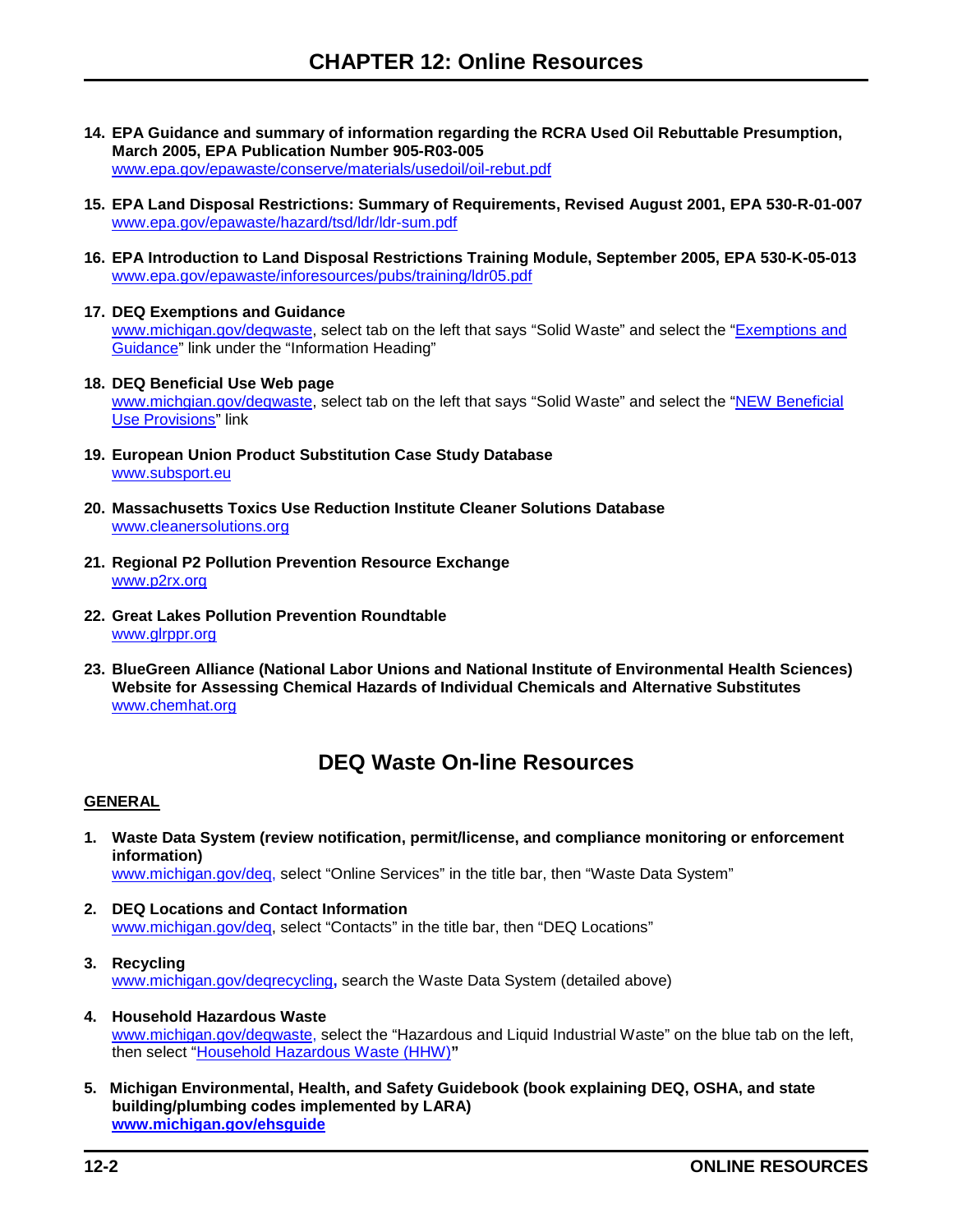#### **HAZARDOUS WASTE AND LIQUID INDUSTRIAL WASTE**

- **1. General [\(laws/rules, permit/license applications,](http://www.michigan.gov/deq/0,4561,7-135-3312_4118_4240-9167--,00.html) [policy and operational memos,](http://www.michigan.gov/deq/0,4561,7-135-3312_4118_4240-192585--,00.html) etc.)** [www.michigan.gov/deqwaste,](http://www.michigan.gov/deqwaste) select "Hazardous and Liquid Industrial Waste," on the blue tab on the left, then "Hazardous Waste and Liquid Industrial Waste Management"
- **2. Webinars (recorded 1-hour webinars available for on-demand viewing)** [www.michigan.gov/deqwaste](http://www.michigan.gov/deqwaste) and select ["Introduction to Hazardous Waste Regulations Webinars"](http://www.michigan.gov/deq/0,4561,7-135-3308_3333-264752--,00.html)
- **3. Generator Guidance (large, small, or conditionally exempt generators, liquid industrial waste generators)**

www.michigan.gov/degwaste, select "Hazardous and Liquid Industrial Waste" on the blue tab on the left, "Hazardous and Liquid Industrial Waste Management" in the box in the center, and then select ["Generators"](http://www.michigan.gov/deq/0,4561,7-135-3312_4118_4240-8984--,00.html)

- **4. Waste Type Guidance (universal waste, used oil, electric lamps, electronics, etc.)**  [www.michigan.gov/deqwaste,](http://www.michigan.gov/deqwaste) select "Hazardous and Liquid Industrial Waste" on the blue tab on the left, "Hazardous and Liquid Industrial Waste Management," and then select ["Disposal of Hazardous and Liquid](http://www.michigan.gov/deq/0,4561,7-135-3312_4118_4240-8988--,00.html)  [Industrial Waste Types"](http://www.michigan.gov/deq/0,4561,7-135-3312_4118_4240-8988--,00.html)
- **5. Inspection/Self Audit Forms**

[www.michigan.gov/deqwaste,](http://www.michigan.gov/deqwaste) select "Hazardous Waste and Liquid Industrial Waste" on the blue tab on the left, and then select "Hazardous Waste and Liquid Industrial Waste Management" Scroll down the page, and select ["Hazardous Waste Program Inspection Forms"](http://www.michigan.gov/deq/0,4561,7-135-3312_4118_4240-9203--,00.html) in the lower right

- **6. Site Identification Numbers Notification Form and Instructions**  [www.michigan.gov/deqwaste,](http://www.michigan.gov/deqwaste) select ["Michigan Site Identification Form EQP 5150 \(Rev. 5/2010\) and](http://www.michigan.gov/deq/0,1607,7-135-3312_4118_4240-9198--,00.html)  [Directions \(Rev. 7/2005\)"](http://www.michigan.gov/deq/0,1607,7-135-3312_4118_4240-9198--,00.html)
- **7. Manifests** [www.michigan.gov/deqwaste,](http://www.michigan.gov/deqwaste) select ["Uniform Manifest Information"](http://www.michigan.gov/deq/0,4561,7-135-3312-150978--,00.html)
- **8. Transporter (laws/rules, permit/registration applications, participating transporters, etc.)** [www.michigan.gov/deqwaste,](http://www.michigan.gov/deqwaste) select ["Hazardous Waste & Liquid Industrial Waste Transporters"](http://www.michigan.gov/deq/0,4561,7-135-3312_7235---,00.html)

#### **SOLID WASTE**

- **1. General [\(laws/rules,](http://www.michigan.gov/deq/0,4561,7-135-3312_4123-9861--,00.html) [exemptions and guidance,](http://www.michigan.gov/deq/0,4561,7-135-3312_4123-14201--,00.html) [permit](http://www.michigan.gov/deq/0,4561,7-135-3312_4123-9865--,00.html) and [license](http://www.michigan.gov/deq/0,4561,7-135-3312_4123-53507--,00.html) applications, [policy and](http://www.michigan.gov/deq/0,4561,7-135-3312_4123-9890--,00.html)  [operational memos,](http://www.michigan.gov/deq/0,4561,7-135-3312_4123-9890--,00.html) [disposal facility map,](http://www.michigan.gov/deq/0,4561,7-135-3312_4123-9894--,00.html) etc.)** [www.michigan.gov/deqwaste,](http://www.michigan.gov/deqwaste) select "Solid Waste"
- **2. Transporters** [www.michigan.gov/deqwaste,](http://www.michigan.gov/deqwaste) select "Solid Waste," and "Solid Waste Hauler Resources"

#### **HAZARDOUS WASTE PROGRAM INSPECTION FORMS**

#### **DEQ Hazardous Waste and Liquid Industrial Waste Inspection Forms**

[www.michigan.gov/deqwaste,](http://www.michigan.gov/deqwaste) select tab on the left that says "Hazardous Waste and Liquid Industrial Waste," select box in the center that says "Hazardous Waste and Liquid Industrial Waste Management," scroll down to the bottom of the page and select ["Hazardous Waste Program Inspection Forms"](http://www.michigan.gov/deq/0,4561,7-135-3312_4118_4240-9203--,00.html)

- **1. [Hazardous Waste Transporter Inspection Form EQP 5159,](http://www.michigan.gov/documents/deq/deq-whm-hwp-eqp5159_248864_7.pdf) (3/2011)**
- **2. [Conditionally Exempt Small Quantity Generator Inspection Form EQP 5160,](http://www.michigan.gov/documents/deq/deq-whm-hwp-eqp5160_248866_7.pdf) (3/2011)**
- **3. [Small Quantity Generator Inspection Form EQP 5161,](http://www.michigan.gov/documents/deq/deq-whm-hwp-eqp5161_248868_7.pdf) (abbreviated) (8/2013)**